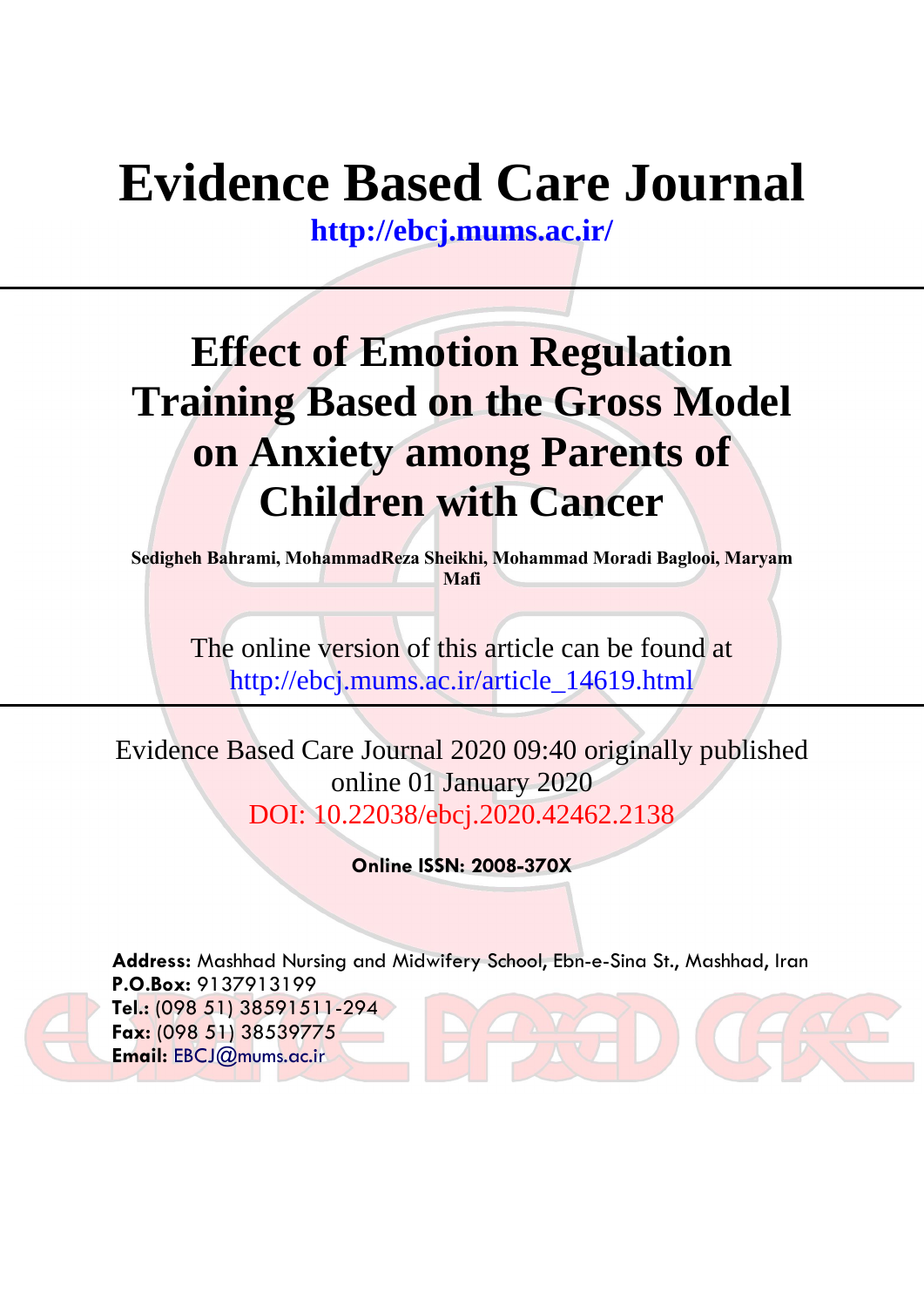

**Evidence Based Care Journal** 

Original Article



### **Effect of Emotion Regulation Training Based on the Gross Model on Anxiety among Parents of Children with Cancer**

Sedigheh Bahrami<sup>1</sup>, MohammadReza Sheikhi<sup>2\*</sup>, Mohammad Moradi Baglooi<sup>3</sup>, Maryam  $Mafi<sup>4</sup>$ 

**Received**: 14/08/2019 **Accepted**: 18/01/2020

Evidence Based Care Journal, 9 (4): 40-47

#### **Abstract**

**Background:** Parents of children with cancer experience intense anxiety.

**Aim:** This study aimed to evaluate the impact of emotion regulation training based on the Gross model on anxiety among the parents of children with cancer.

**Method:** This randomized controlled clinical trial was conducted on 60 parents of children with cancer admitted to a 130-bed pediatric hospital in Western Iran in 2018. Anxiety level was assessed pre- and post-intervention using the Beck Anxiety Inventory. The individuals of the test group attended emotion regulation training based on the Gross model, while the participants in the control group received routine training. The data were analyzed by the SPSS software version 23 using the repeated measures analysis of variance (ANOVA) and independent t-test.

**Results:** Our findings demonstrated that the mean age of participants was 32.5±5.09 and 32.26±4.9 years in the intervention and control groups**,** respectively. Total anxiety scores of the intervention and control groups pre-intervention were obtained as  $33.9\pm7.1$  and  $34.3\pm7.4$ , respectively. This score changed to  $19.2 \pm 1.47$  in the test group and  $33.73 \pm 1.36$  in the control group immediately postintervention. Moreover, three months post-intervention, the scores of  $22.17\pm5.8$  and  $34.03\pm6.96$  were observed in the control and intervention groups, respectively. The repeated measures ANOVA revealed a significant difference between the two groups in terms of the effect of the intervention  $(P<0.001)$ .

**Implications for Practice:** Emotion regulation training based on the Gross model could decrease anxiety levels in the parents of children with cancer. Therefore, it is recommended to be applied by caregivers for this group of people.

**Keywords:** Anxiety, Cancer, Emotion regulation training

\* Corresponding author, Email: mmsheikhi1@yahoo.com, msheikhi@qums.ac.ir

<sup>1.</sup> MSc Student of Psychiatric Nursing, School of Nursing and Midwifery, Qazvin University of Medical Sciences, Qazvin, Iran

<sup>2.</sup> Assistant Professor, Psychiatric Nursing Department, School of Nursing and Midwifery, Qazvin University of Medical Sciences, Qazvin, Iran

<sup>3.</sup> Faculty Member, Department of Mental Health, School of Nursing and Midwifery, Qazvin University of Medical Sciences, Qazvin, Iran

<sup>4.</sup> MSc in Biostatistics, School of Nursing and Midwifery, Qazvin University of Medical Sciences, Qazvin, Iran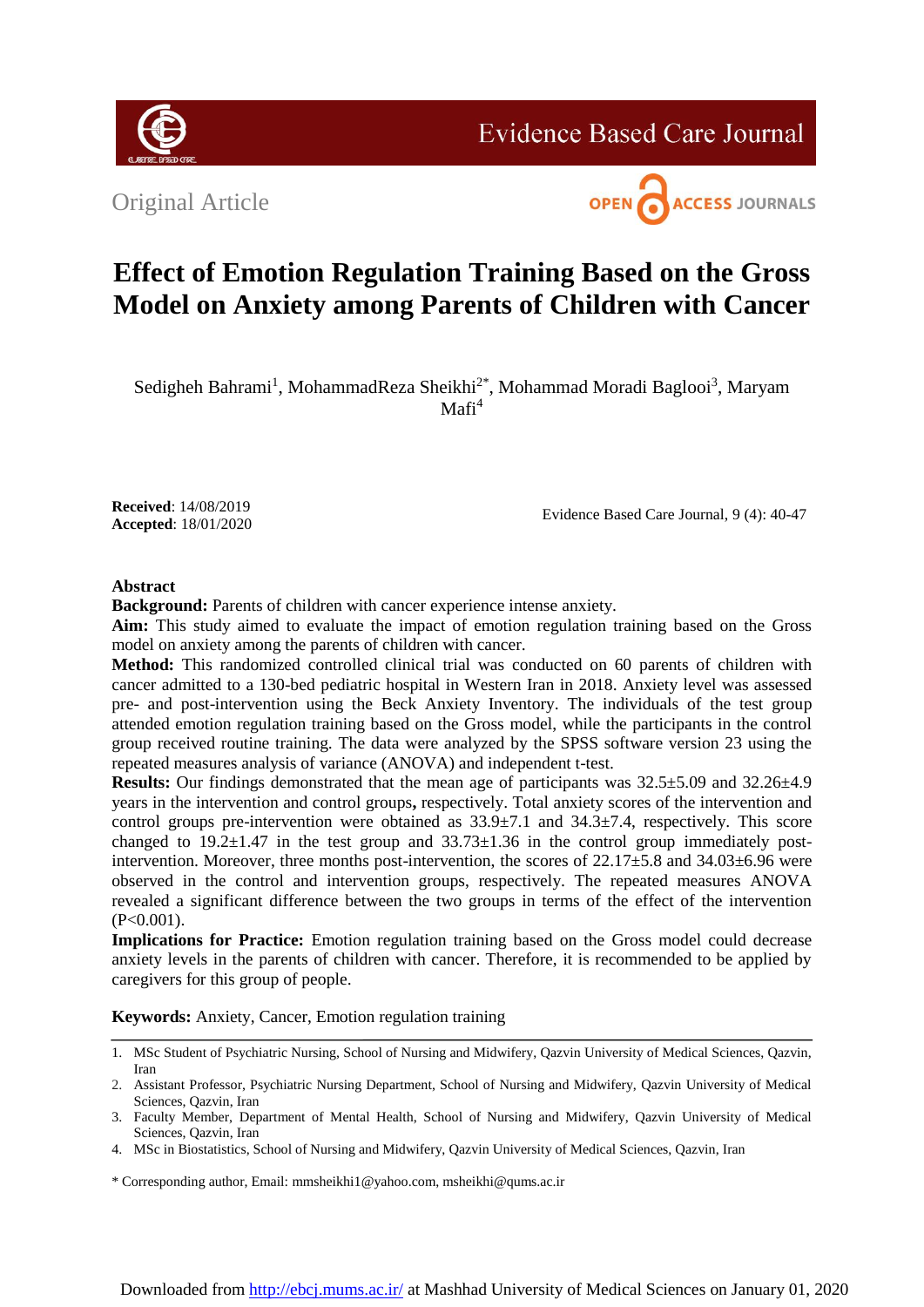#### **Introduction**

Taking care of a child with cancer can be profoundly distressing and parents of these children experience high levels of anxiety (1, 3). However, very few prospective studies have evaluated parent anxiety in these families (2). Earlier findings showed that anxiety was often even higher in the parents of children with cancer than in children and adult cancer patients themselves (4). Sharp et al. (2015) reported that the prevalence of anxiety and depression among the parents of children with cancer was higher than the parents of healthy children (5). Therefore, cancer seems to be a family disease rather than a disease that only affects patients (6). As noted in the literature, it is important to know the psychological needs of parents, as well as the sick child (7).

According to the findings of the previous studies, parents who suffer emotional problems had serious difficulty in adapting to childhood cancer (8). Emotional problems and its manifestations, such as anxiety and depressive symptoms had adverse effects on the health of parents. As a result, parents less likely could use effective coping strategies to deal with the normal activities of family and may experience a feeling of inadequacy in meeting the disease-related needs of children (9).

Depression, anxiety, and other emotional problems in marital relationships are highly prevalent among the parents of children with cancer. In addition, these issues might affect the performance of these people in diverse features, including individual, familial, occupational, and social aspects. Therefore, some researchers investigated the factors related to these conditions and problems (10).

Gross presented the process model of emotion regulation based on a modal model of the emotion generation process. The ability to cope with emotions enables people to identify emotions in themselves and others, perceive how emotions influence behaviors and show an appropriate response to these behaviors. An improvement in emotion regulation strategies may aid the person to confront stressful situations and anxiety effectively (11).

It is believed in emotion regulation training based on the Gross model that people can solve the main causes of emotional problems on their own, in case they learn positive and effective emotion regulation strategies, use them voluntarily, and practice and review them once in a while (12). This crucial point is the foundation of teaching emotion regulation skills based on the Gross model. It seems that depressed or anxious patients, as well as those who experience intense involuntary arousal of anger, fear, and concern can, at first, deliberately and, at last, automatically control their emotions. This is the purpose that therapists have pursued from the beginning (13).

It is of importance to take into consideration the parents of patients with cancer. Research has reported a high prevalence of mental disorders among these people (5). The findings of previous studies suggested that addressing parental emotion regulation in the interventions may reduce negative emotions, such as depression, anxiety, and stress (3).

There is no considerable research regarding the effect of training on emotion regulation for overcoming anxiety in parents of children with cancer (8). Understanding anxiety and contributing factors among the parents of children with cancer have the potential to enable clinicians to identify the high-risk families and optimize the outcomes. Therefore, the present study aimed to determine the impact of emotion regulation training based on the Gross model on anxiety among the parents of children with cancer.

#### **Methods**

This randomized controlled clinical trial with the pretest-posttest design was conducted on two groups of control and intervention. The study population consisted of all the caregivers of children with cancer who referred to Qods Children's Hospital in Qazvin, Iran during October-December 2018. In the previous studies (14), the mean values of anxiety were reported as  $1.19\pm0.51$  and  $0.73\pm0.35$  in the control and intervention groups, respectively.

The sample size was calculated using the G\*Power software to detect a difference of at least 0.46 scores in anxiety between the two groups. The minimum sample size based on the mentioned information, 5% type I error, and 90% power was obtained as 23 patients in each group. Moreover, considering a 30% drop out the final sample size was 30 participants in each group.

The inclusion criteria entailed a willingness to participate in the study, being able to take part in the training sessions, collaborating on doing assignments, being in the age range of 20-55 years, having at least a junior high school diploma, and having an appropriate physical and psychological stability and balance. The exclusion criteria encompassed being unwilling to attend the training sessions, being absent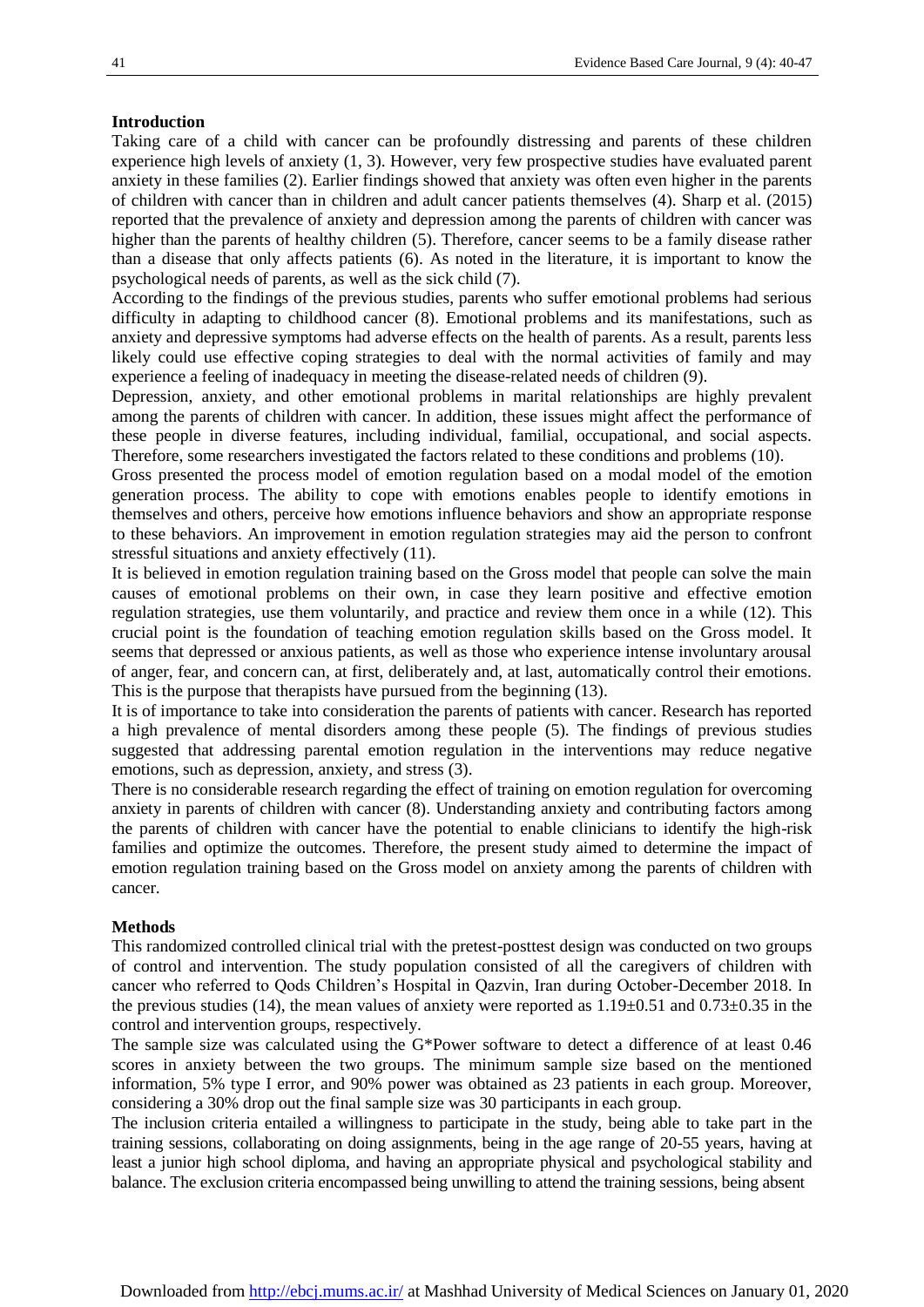÷,

| Session                | Title                                                                                                                                                                                       |
|------------------------|---------------------------------------------------------------------------------------------------------------------------------------------------------------------------------------------|
|                        | Introducing the participants to each other, inviting them to discuss their intentions for taking part<br>in these sessions, and talking about the main causes and prevalence rate of cancer |
| The first<br>session   | Objectives:<br>1. To get to know other participants and communicate with the leader of the group (the<br>counselor)                                                                         |
|                        | 2. To explain the major and minor objectives of the group and talk about the personal and<br>collective goals                                                                               |
|                        | 3. To state the logic and different stages of the intervention<br>4. To discuss the framework and rules of this group                                                                       |
| The second<br>session  | Choosing a position<br>Objective: To provide emotional training:                                                                                                                            |
|                        | 1. Identifying arousing emotions and situations by teaching the differences in the function of a<br>variety of emotions                                                                     |
|                        | 2. Talking about various aspects of emotions and discussing the short- and long-term effects of<br>emotions                                                                                 |
| The third<br>session   | Choosing a position<br>Objective: To assess the level of vulnerability and emotional skills of the subjects:                                                                                |
|                        | 1. Discussing the effect of emotions on the process of human adaptation<br>2. Talking about the role of emotions in establishing relationships with others and influencing                  |
|                        | them<br>3. Explaining the methods of organizing and stimulating human behaviors by giving some real-<br>life examples                                                                       |
| The fourth<br>session  | Modify the position<br>Objective: To change the arousing position:                                                                                                                          |
|                        | 1. Avoiding social isolation and avoidance<br>2. Teaching problem-solving strategies                                                                                                        |
|                        | 3. Teaching interpersonal skills, such as having a conversation, self-expression, and conflict<br>resolution                                                                                |
| The fifth              | Expanding the attention<br>Objective: To change the attention:                                                                                                                              |
| session                | 1. Halting the ruminations and concerns<br>2. Teaching the methods of paying attention                                                                                                      |
| The sixth              | Carrying out the cognitive assessment                                                                                                                                                       |
| session                | Objective: To change the cognitive assessments:<br>1. Identifying misconceptions and their effects on emotional modes                                                                       |
|                        | 2. Teaching the reassessment strategy                                                                                                                                                       |
| The seventh<br>session | Adjusting responses to the goal<br>Objective: To Modify the behavioral and physiological effects of emotions:                                                                               |
|                        | 1. Identifying the extent and method of using the inhabitation strategy and examining the<br>emotional consequences<br>2. Talking about exposure                                            |
|                        | 3. Teaching the methods of expressing emotions<br>4. Modifying behaviors by changing the environmental reinforcements                                                                       |
|                        | 5. Teaching catharsis, relaxation, and inverse action                                                                                                                                       |
| The eighth             | Evaluating and applying the purpose<br>Objective: To reevaluate and remove the barriers                                                                                                     |
| Session                | 1. Assessing whether the subjects achieved their individual and collective goals<br>2. Using the skills learned in natural real-life environments                                           |
|                        | 3. Examining and removing the barriers for completing homework                                                                                                                              |

**Table 1. Training sessions for emotion regulation training based on Gross model**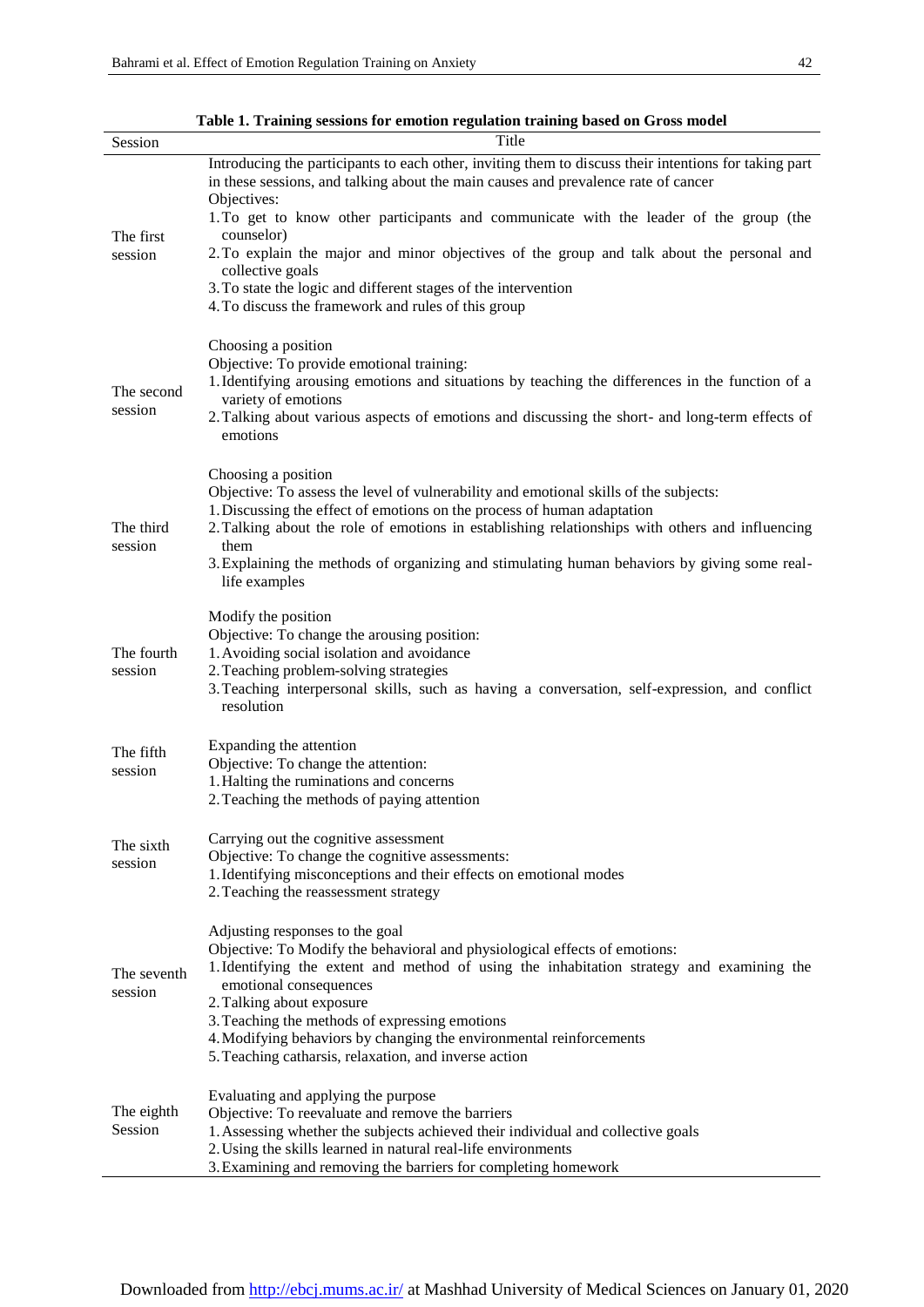in more than three sessions, not being able to attend the training sessions, not completing the assignments and receiving any kind of psychological training or treatment that was not a part of this study.

Among the statistical population, a list of children with cancer who had been admitted to Qods Children's Hospital in Qazvin since May 2018 was prepared and a code was assigned to each medical record. Accordingly, number 1 was assigned to the caregiver of the first child with cancer who had been admitted to the hospital in 2018. Next, the numbers were written on papers of the same shape and size and were placed in a box.

Following mixing well, 60 numbers were selected randomly out of the caregivers of patients and were divided into two groups of 30 participants as intervention and control using randomized quadripartite blocks. Afterwards, basic information about the study was provided on the phone and people entered the study based on willingness and eligibility.

The data collection instrument composed of two parts, the first of which was for collecting the demographic characteristics of parents, including age, gender, education, and occupation. In addition, the second part was the Beck Anxiety Inventory (BAI), which consisted of 21 items covering common anxiety symptoms. Participants responded by rating their condition as 0, 1, 2, and 3 for not at all, mild, moderate, and severe. Therefore, the final score laid in the range of 0-63 (15).

The validity and reliability of this scale were studied in a previous investigation. The results of this study showed that the Persian version of BAI the final version of the questionnaires was tested for reliability in a pilot study involving twenty parents of children with cancer. Cronbach's alpha coefficient values for anxiety subscale were 0.76 respectively.

Salehi et al. (2012) performed a study on 30 parents and the intervention group received eight 90-min sessions weekly, which included a lecture and group discussion in a training room with the researcher and a psychiatric nurse as a collaborator. At the end of each session, parents were given assignments to perform at home and bring in the next meeting to be discussed. The training content was based on the Gross Model-Based Emotion Regulation Strategies Training (17) and the training sessions were held by a psychiatric nurse and co-researcher (Table1).

Prior to data collection, the study proposal was approved by the Regional Ethics Committee of Qazvin University of Medical Sciences. Next, researchers referred to the hospitalization ward of the pediatric cancer center, identified parents who met the inclusion criteria, and invited all eligible subjects to participate in the study. After presenting with the basic information, willing parents were asked to fill the questionnaires or participate in a private interview for data collection. In order to follow the ethical consideration, all samples who participated in the study signed informed consent.

The normal distribution of quantitative variables was first assessed using the Kolmogorov-Smirnov test. In order to test the research hypotheses, the independent t-test was utilized for the intergroup comparison of quantitative variables with normal distribution and the Chi-square test was applied for qualitative variables. Moreover, the repeated measures analysis of variance (ANOVA) was used to compare the changes between groups. All the data were analyzed by the SPSS software version 23 and  $P < 0.05$  was considered statistically significant.

#### **Results**

Our findings indicated that the mean age of the participating parents was 32.5±5.9 and 32.2±4.9 years in the intervention and control groups, respectively. In addition, the mean age of children in this study was reported as 7.7±3.4 years in the test group and 7.8±3.8 years in the control group. There were no statistically significant differences between the intervention and control groups regarding demographic variables, namely age, gender, education level, and marital status. It should be noted that the two groups were homogeneous in this regard (Table 2).

Mean anxiety score before the intervention was found as  $33.9\pm7.15$  and  $34.3\pm7.47$  in the test and control groups, respectively. In this regard, the results of the independent t-test showed no significant difference (P=0.83). Moreover, the mean of anxiety score post-intervention was  $19.2 \pm 5.48$  and 33.73±6.84 in the case and control groups, respectively. On one, two, and three months follow-ups after the intervention, the mean values of anxiety were reported as  $21.57\pm5.74$ ,  $19.13\pm5.92$ , and  $22.17\pm5.8$  for the intervention group. The corresponding scores were observed to be  $33.07\pm6.43$ , 33.5±6.95, and 34.03±6.96 in the control group.

The changes between groups were compared using the repeated measures ANOVA and the interaction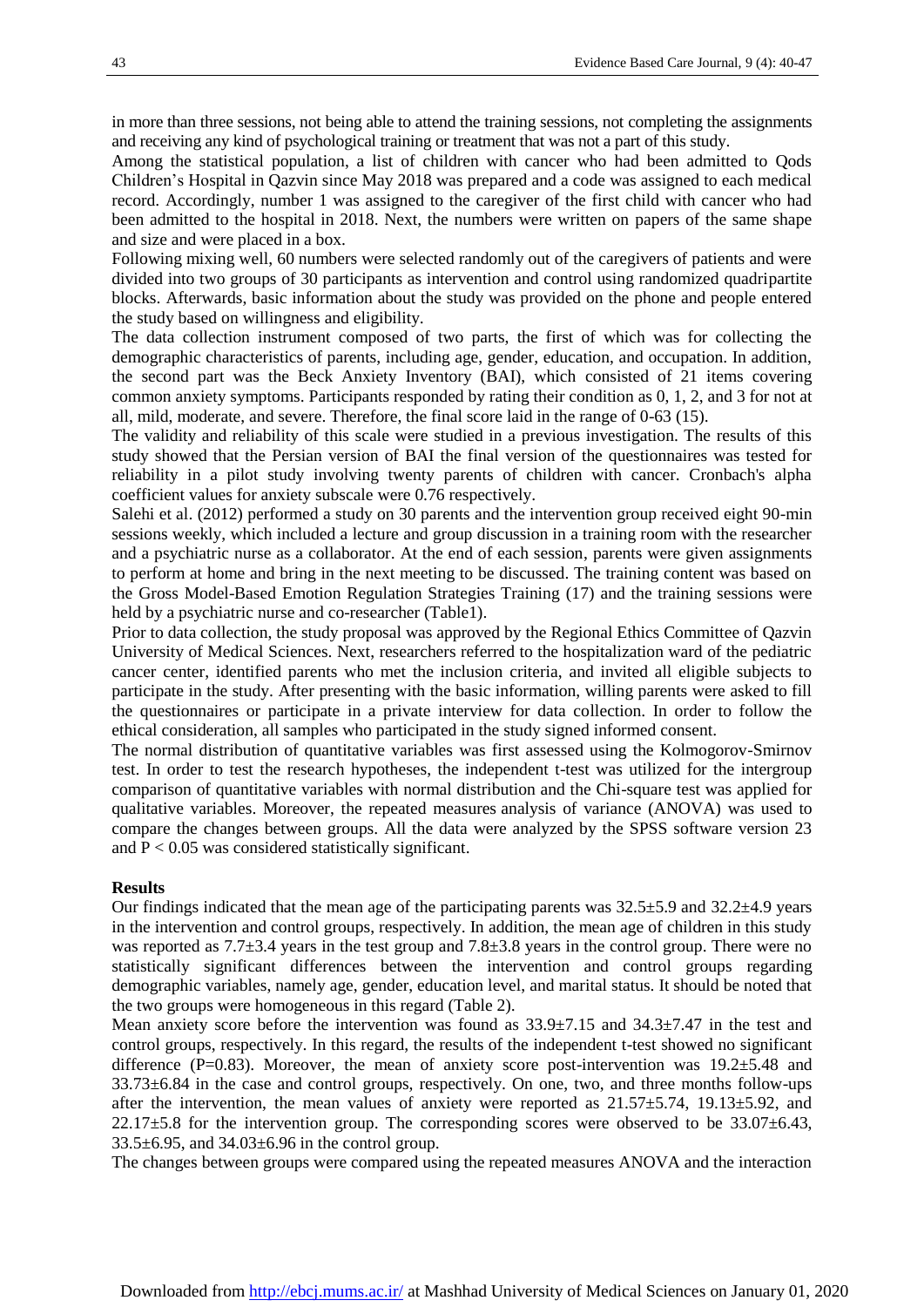|                                                                                                         |                                      | Group          |                |                   |
|---------------------------------------------------------------------------------------------------------|--------------------------------------|----------------|----------------|-------------------|
|                                                                                                         |                                      | Intervention   | Control        | P-value*          |
| Age of parents (mean±SD)                                                                                |                                      | $32.5 \pm 5.9$ | $32.2 \pm 4.9$ | 0.59              |
| Age of child (mean±SD)                                                                                  | $7.7 + 3.4$                          | $7.8 + 3.8$    | 0.93           |                   |
| Age of the child at the time of diagnosis (year) (mean±SD)                                              |                                      | $5.5 \pm 3.2$  | $6.01 \pm 3.5$ | 0.57              |
| Duration of being diagnosed with the disease and the initiation of<br>treatment (year) (mean $\pm$ SD)  |                                      | $1.8 + 1.05$   | $1.7 + 1.1$    | 0.9               |
| Duration of being diagnosed with the disease and the initiation of<br>treatment (year) (mean $\pm SD$ ) |                                      | $2.2 + 1.9$    | $2.3 \pm 2.6$  | 0.78              |
|                                                                                                         |                                      | $n$ (%)        | $n$ (%)        | $P^{\#}$<br>0.947 |
|                                                                                                         | Elementary school                    | 5(50)          | 5(50)          |                   |
|                                                                                                         | Middle school                        | 11(55)         | 9(42.9)        |                   |
| Level of education                                                                                      | High school                          | 4(57.1)        | 3(42.9)        |                   |
|                                                                                                         | Diploma                              | 6(50)          | 6(50)          |                   |
|                                                                                                         | Associate degree                     | 2(66.7)        | 2(66.7)        |                   |
|                                                                                                         | Bachelor's degree                    | 2(66.7)        | 5(62.5)        |                   |
|                                                                                                         | Spouse and children                  | 28 (50.9)      | 27(49.1)       |                   |
| Family                                                                                                  | Only children                        | $\theta$       | 1(100)         | 0.99              |
|                                                                                                         | Living with relatives                | 2(50)          | 2(50)          |                   |
|                                                                                                         | Married                              | 29 (49.2)      | 30(50.8)       |                   |
| <b>Marital</b> status                                                                                   | Divorced                             | 1(100)         | $\Omega$       | 0.313             |
|                                                                                                         |                                      |                |                |                   |
| Gender of the child                                                                                     | Girl                                 | 8(47.1)        | 9(52.9)        | 0.774             |
|                                                                                                         | <b>Boy</b>                           | 22(51.2)       | 21(48.8)       |                   |
|                                                                                                         | <b>ALL</b>                           | 15(54.5)       | 18 (54.5)      |                   |
|                                                                                                         | AML                                  | 3(50)          | 3(50)          |                   |
|                                                                                                         | Lymphoma                             | 1(50)          | 1(50)          |                   |
|                                                                                                         | Brain tumor                          | 2(50)          | 2(50)          | 0.978             |
| Type of cancer                                                                                          | Sarcoma                              | 2(66.7)        | 1(33.3)        |                   |
|                                                                                                         | Wilms tumor                          | 3(50)          | 3(50)          |                   |
|                                                                                                         | Neuroblastoma                        | 3(75)          | 1(25)          |                   |
|                                                                                                         | Hodgkin lymphoma                     | 1(50)          | 1(50)          |                   |
|                                                                                                         | Chemotherapy                         | 20(51.3)       | 19(48.7)       |                   |
| Type of treatment                                                                                       | Chemotherapy and surgery             | 8(47.1)        | 9(52.9)        | 0.959             |
|                                                                                                         | Chemotherapy, surgery, and radiology | 2(50)          | 2(50)          |                   |

**Table 2. Demographic characteristics of participants in the intervention and control groups**

Chi-square test #Independent t-test\*

#### **Table 3. Means of anxiety score in the two groups pre- and post-intervention in the intervention and control groups**

| ------                         |                                                              |                  |          |  |  |  |  |
|--------------------------------|--------------------------------------------------------------|------------------|----------|--|--|--|--|
|                                | Group                                                        |                  |          |  |  |  |  |
| Anxiety                        | Intervention                                                 | Control          | P-value# |  |  |  |  |
|                                | $mean \pm SD$                                                | $mean \pm SD$    |          |  |  |  |  |
| pre-intervention               | $33.9 + 7.15$                                                | $34.3 + 7.47$    | 0.83     |  |  |  |  |
| post-intervention              | $19.2 + 5.48$                                                | $33.73 \pm 6.84$ | < 0.001  |  |  |  |  |
| One month post-intervention    | $21.57 \pm 5.74$                                             | $33.07 + 6.43$   | < 0.001  |  |  |  |  |
| Two months post-intervention   | $19.13 \pm 5.92$                                             | $33.5 \pm 6.95$  | < 0.001  |  |  |  |  |
| Three months post-intervention | $22.17 \pm 5.8$                                              | $34.03 \pm 6.96$ | < 0.001  |  |  |  |  |
| $P-value*$                     | 0.001                                                        | 0.098            |          |  |  |  |  |
| $\sim$                         | $\cdot$ $\sim$ $\sim$ $\sim$ $\cdot$ $\cdot$ $\cdot$ $\cdot$ |                  |          |  |  |  |  |

Independent t-test =  $\#$  Repeated measure ANOVA=  $*$ 

between time and group was revealed as significant. Consequently, the groups were compared in each time point. Furthermore, the trend of changes in each group was evaluated separately (Figure 1). Results of the repeated measures ANOVA showed significant changes in the mean anxiety scores of the intervention group pre-intervention, post-intervention, and in follow-up (P=0.001). On the other hand, no significant change was observed in the mean scores of the control group (P=0.098) (Table 3, figure 1).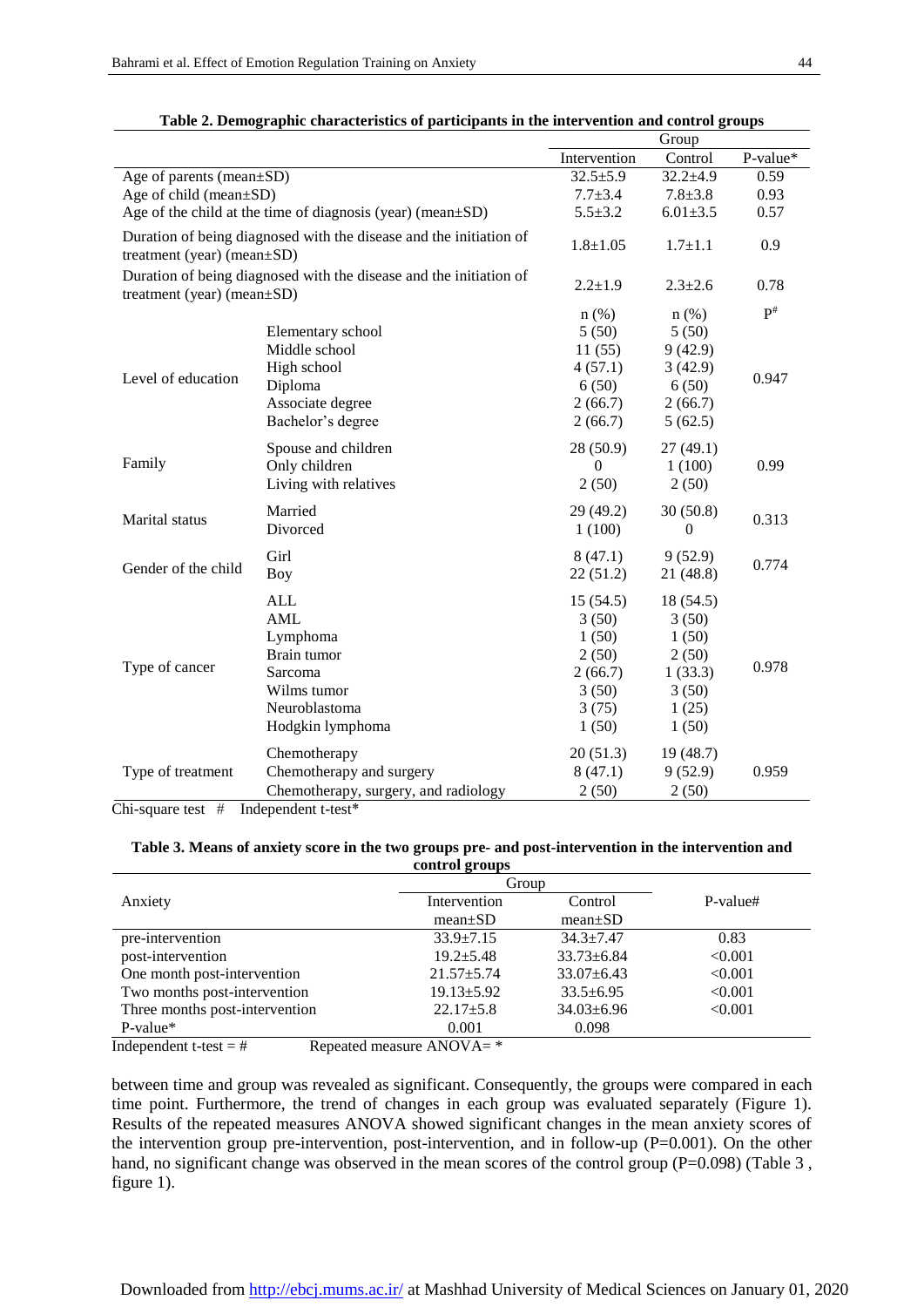

**Figure 1. Trend of changes in the anxiety scores obtained in the five stages of measurement, including the pretest, posttest, and follow-ups**

#### **Discussion**

Results of the present study demonstrated that emotion regulation training based on the Gross model can reduce anxiety among the caregivers of children with cancer. According to our findings, the levels of anxiety in the intervention group were significantly lower than the control group in the follow-up stages regarded as a posttest.

The latter findings are consistent with the results of a study conducted by Garnefski et al. (2009). These authors examined the effects of emotion regulation training based on the Gross model on the caregivers of cancer patients and Japanese AIDS patients. The mentioned training significantly improved emotional disorders, such as anxiety, hospital depression, trauma-associated psychological symptoms, and the quality of life (QOL) in the patients (18). Reyhani et al. (2016) recommended implementing emotion regulation training as a part of the prenatal care program in healthcare centers (19).

Kedde et al. (2013) carried out a study concerning the influence of training emotion regulation strategies on the mental status and QOL of patients with metastatic breast cancer. They reported this psychological intervention to be effective in enhancing the status of disorders associated with disease and contributed to QOL improvement among the patients with metastatic breast cancer (20).

Similar results were found in another investigation performed by Salehi et al. Mentioned authors compared the efficacy of training emotion regulation strategies based on the Gross model with dialectical behavior therapy in diminishing the symptoms of emotional problems among the students of Isfahan University. Their results demonstrated that emotion regulation training based on the Gross model had a significant impact on reducing the symptoms of emotional problems in students (14).

The experience of stressful events in life, such as having a child suffering from a disease, leads to negative emotions, including anger, anxiety, and depression. Concerning the effect of stress on the immune system (according to the stress-vulnerability hypothesis), these parents are prone to diseases with psychological origins and physiological effects. Furthermore, they are more likely to apply improper strategies for expressing emotions (21). Another explanation is that the inability to regulate emotions leads to the emotions overcoming logic, which can have negative consequences, including depression and anxiety.

Dealing with several factors, such as extreme irritability to external events, enduring cures for cancer patients (i.e., chemotherapy and radiotherapy), and vague future result in depression and anxiety among these parents (22). Emotion regulation strategies moderate interpersonal relationships and psychological disorders, such as anxiety, depression, and concerns. These strategies act as mediating agents between the two (23). These practices promote interpersonal relationships, while reducing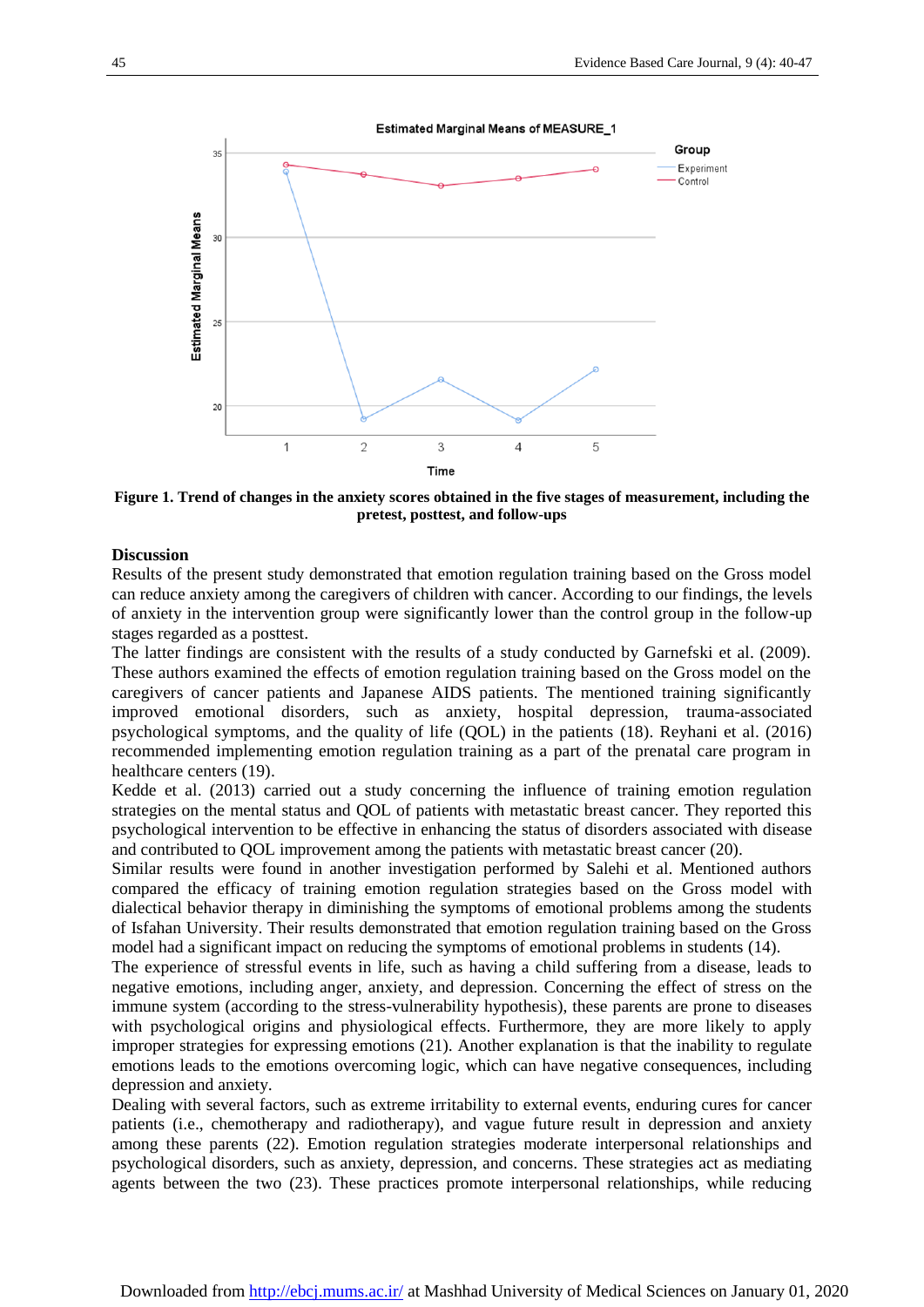mental and physical disorders.

On the other hand, emotion regulation (cognitive variable) as a process of emotional change affects cognitive variables. As a result, it is said that receiving emotion regulation training can influence the attitude and behaviors of people toward their body and environment. Parents of children with cancer experience ineffective emotion regulation strategies and are less aware of their emotions, compared to the parents of healthy children. Therefore, the use of these ineffective strategies, in the long run, has the irreparable risks of developing and worsening mental diseases (24).

Individual differences regarding the ability to learn emotion regulation based on the Gross model, mental status, culture, and education level could be noted as limitations for the parents and the researcher.

#### **Implications for Practice**

The results of this study revealed that emotion regulation training based on the Gross model could have a positive impact on the caregivers of children with cancer. We observed that the implementation of emotion regulation training can reduce anxiety in these parents. This outcome is of value in the care plans for parents at hospital or home. It can be concluded from these results that emotion regulation training based on the Gross model in the parents of children with cancer who suffer from the high levels of anxiety can improve their condition and reduce their anxiety.

#### **Acknowledgments**

This study was a part of an MSc thesis in Psychiatric Nursing conducted in Qazvin University of Medical Sciences, Qazvin, Iran with the clinical trials registration number of IRCT20190314043055N1. The authors would like to sincerely appreciate all the faculty members and staff of Qazvin University of Medical Sciences working at the Chemotherapy Ward of Qods Children's Hospital. Moreover, they would like to extend gratitude to the parents of children undergoing chemotherapy and all other people who assisted in conducting the current study.

#### **Conflicts of Interest**

No conflicts of interest were declared for the present investigation.

#### **References**

- 1. Klassen A, Raina P, Reineking S, Dix D, Pritchard S, O'Donnell M. Developing a literature base to understand the caregiving experience of parents of children with cancer: a systematic review of factors related to parental health and well-being. Support Care Cancer. 2007;15(7):807-18.
- 2. Wakefield CE, McLoone JK, Butow P, Lenthen K, Cohn RJ. Parental adjustment to the completion of their child's cancer treatment. Pediatr Blood Cancer. 2011;56(4):524-31.
- 3. Phipps S, Long A, Willard VW, Okado Y, Hudson M, Huang Q, et al. Parents of children with cancer: at-risk or resilient? J Pediatr Psychol. 2015;40(9):914-25.
- 4. Smith MY, Redd WH, Peyser C, Vogl D. Post-traumatic stress disorder in cancer: a review. Psychooncology. 1999;8(6):521-37.
- 5. Howard Sharp KM, Rowe AE, Russell K, Long A, Phipps S. Predictors of psychological functioning in children with cancer: Disposition and cumulative life stressors. Psychooncology. 2015;24(7):779-86.
- 6. Cessna JM, Pidala J, Jacobsen PB. Relationships between parenting self‐efficacy and distress in parents who have school‐aged children and have been treated with hematopoietic stem cell transplant or have no cancer history. Psychooncology. 2016;25(3):339-46.
- 7. Basher MA, Karim MR, Sultana N, Hossain KJ, Kamal MM. Parent stress in childhood cancer. Bangladesh Med J. 2012;41(1):8-13.
- 8. Northouse LL. Helping families of patients with cancer. Oncol Nurs Forum. 2005;32(4):743.
- 9. Dixon-Woods M, Young B, Heney D. Rethinking experiences of childhood cancer: a multidisciplinary approach to chronic childhood illness: a multidisciplinary approach to chronic childhood illness. Glasgow: Bell & Bain Ltd, McGraw-Hill Education (UK); 2005.
- 10.Carson DS, Berquist SW, Trujillo TH, Garner JP, Hannah SL, Hyde SA, et al. Cerebrospinal fluid and plasma oxytocin concentrations are positively correlated and negatively predict anxiety in children. Mol Psychiatry. 2015;20(9):1085-90.